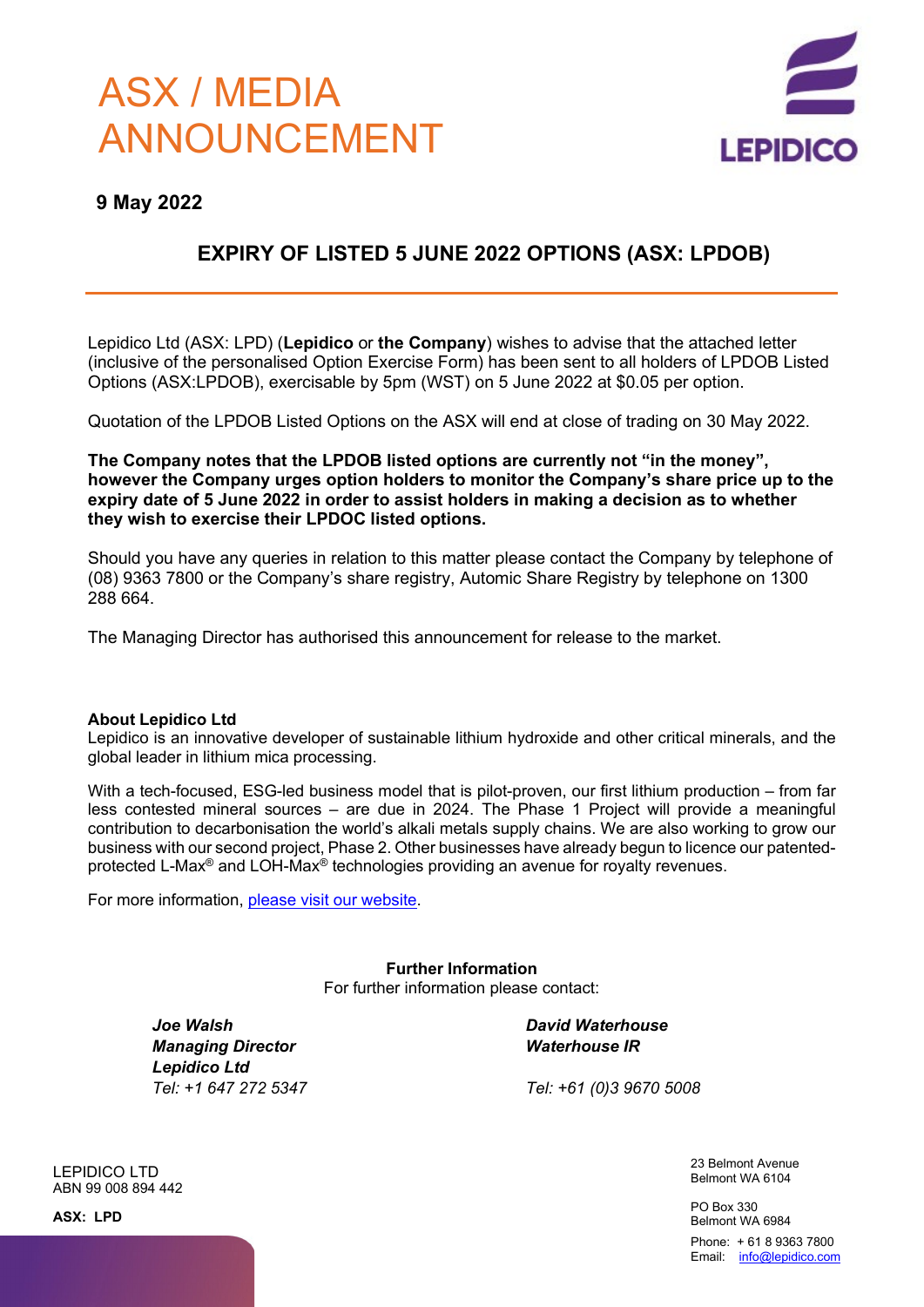

9 May 2022

#### Dear Option Holder

#### **LEPIDICO LTD – EXPIRY OF LISTED OPTIONS ON 5 JUNE 2022 (ASX: LPDOB)**

The Company's records indicate that you are the holder of the number of options (ASX: LPDOB) to subscribe for fully paid ordinary shares in the Lepidico Ltd (**Company**) set out on the exercise form as at the date of this letter. Each LPDOB listed option entitles the holder to subscribe for one fully paid ordinary share in the capital of the Company (**Share**) upon exercise of the option. Your option holding may be exercised **in whole or in part** by payment of \$0.05 for each option by no later than the expiry date of Sunday, 5 June 2022. If payment is not received by 5:00pm (WST) on Sunday, 5 June 2022 the options will lapse and all rights under the options will cease at that time.

Some of the courses of action available to you as a holder of these LPDOB listed options are:

- (a) Exercise the options on or before 5 June 2022.
- (b) Sell your options. Quotation of the options on ASX will cease at the close of trading on 30 May 2022.
- (c) Do nothing (i.e. allow your options to expire). If you do not exercise or sell your options, they will expire at 5:00pm (WST) on Sunday, 5 June 2022 and your right to subscribe for Shares in the Company at \$0.05 per Share will lapse.

There is no obligation on option holders to exercise their options. However, under paragraph 5.1 of Appendix 6A of the ASX Listing Rules, the Company is required to advise option holders of the information contained in this notice, including the dates below.

| Quotation of LPDOB Listed Options ends at<br>close of trading                          | 30 May 2022  |
|----------------------------------------------------------------------------------------|--------------|
| Quotation of the underlying<br>securities<br>commences on a deferred settlement basis. | 31 May 2022  |
| LPDOB Listed Options expiry date                                                       | 5 June 2022  |
| Company lodges Appendix 2A                                                             | 10 June 2022 |
| Commencement of quotation of shares                                                    | 14 June 2022 |

The closing market sale price of ordinary shares in the Company on the ASX was \$0.031 on 6 May 2022, being the last trading day prior to the date of this notice.

LEPIDICO LTD ABN 99 008 894 442

23 Belmont Avenue Belmont WA 6104

PO Box 330 Belmont WA 6984 Phone: + 61 8 9363 7800 Email: info@lepidico.com

**ASX: LPD**